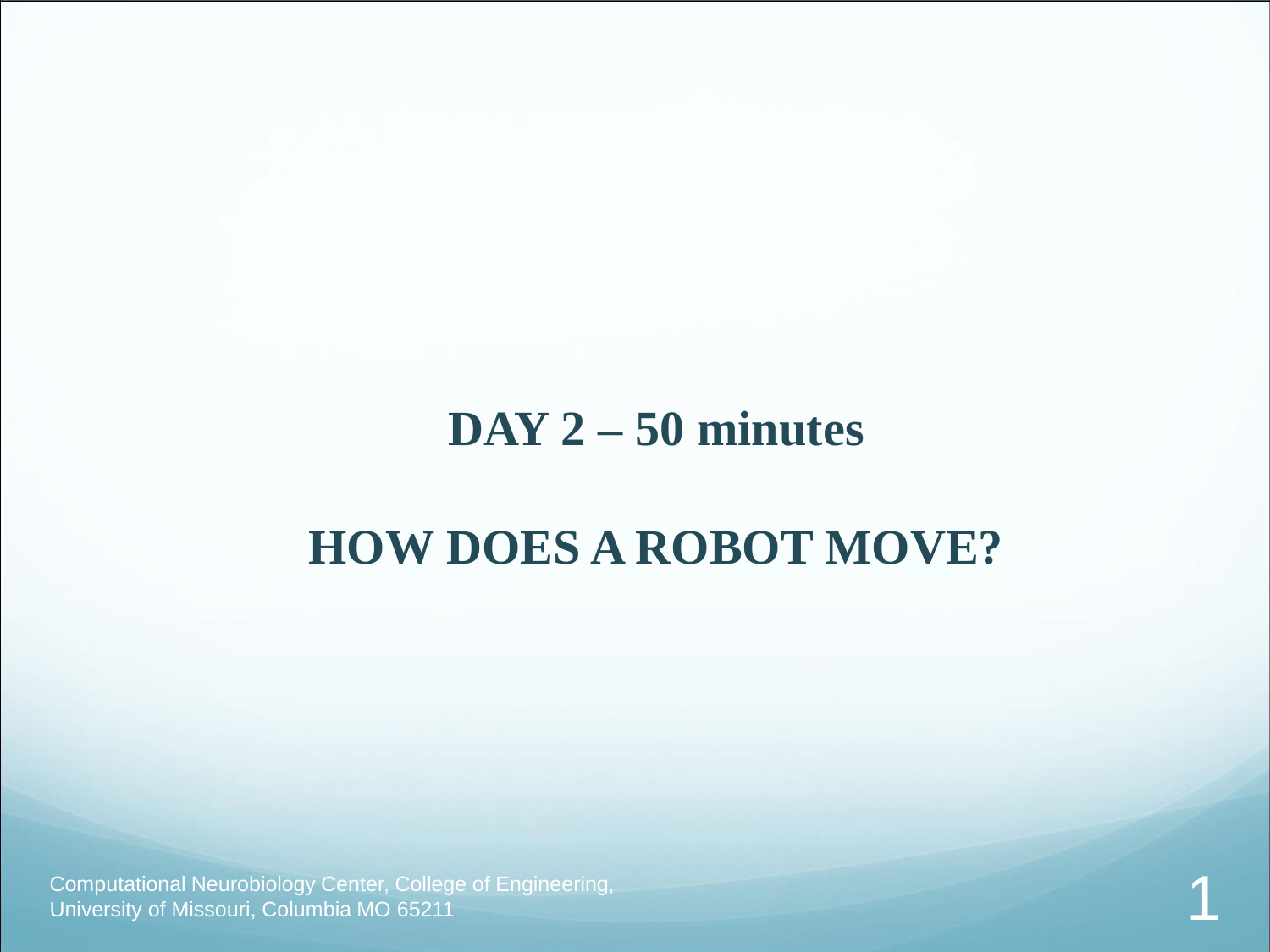### Let us briefly review what we have learnt so far. Understanding



**how we move and how we make decisions**

**(i) what parts of our body do we use to move?**

**(ii) what part of our body do we use to make decisions? For instance, how do we decide how to walk?**

Can each one of you identify a muscle in your body?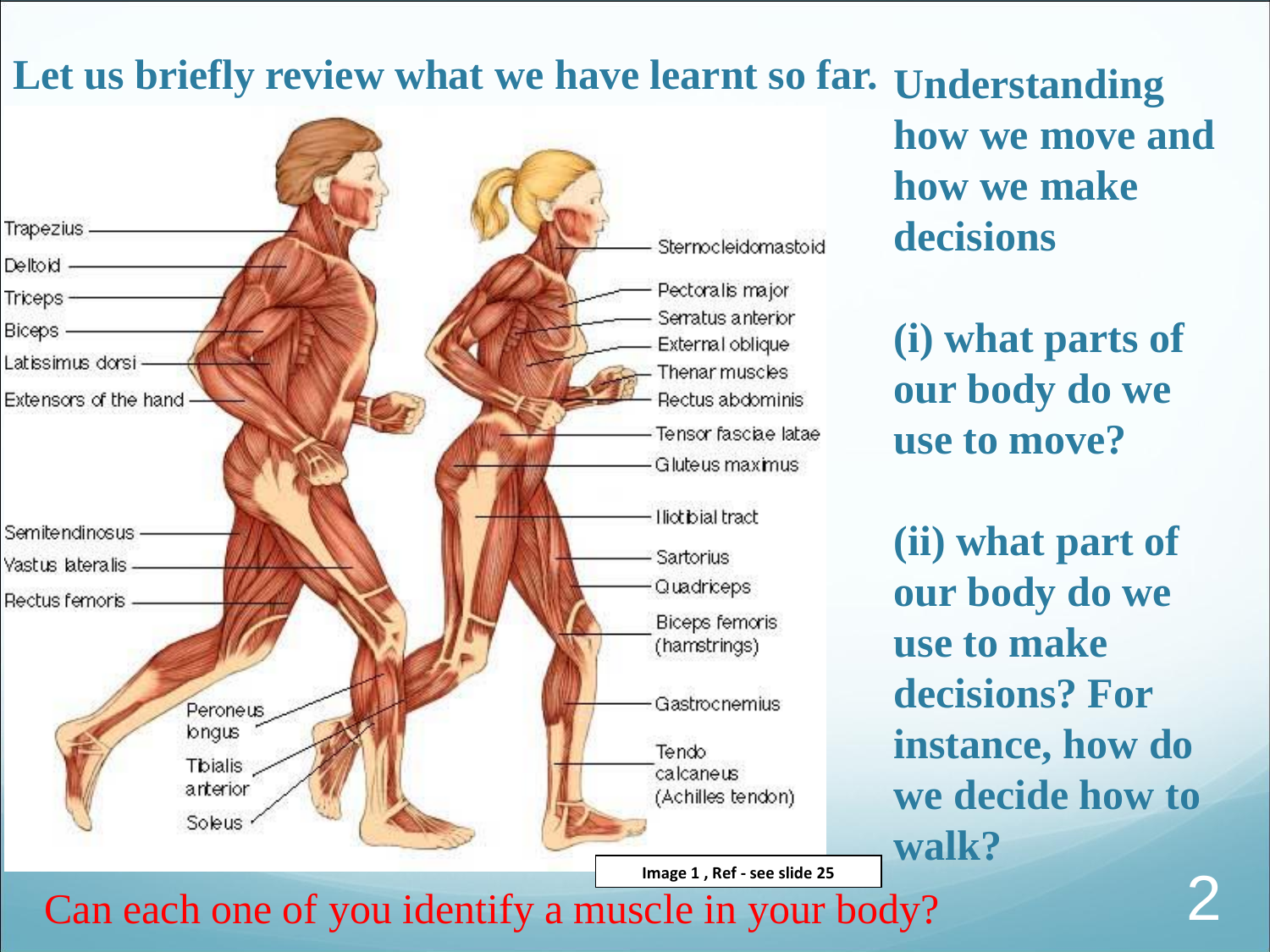#### **Let us now compare movement in humans to movement in robots**



**What is the equivalent of a muscle in a robot? How does a robot move? You will learn about these topics in this lesson**

3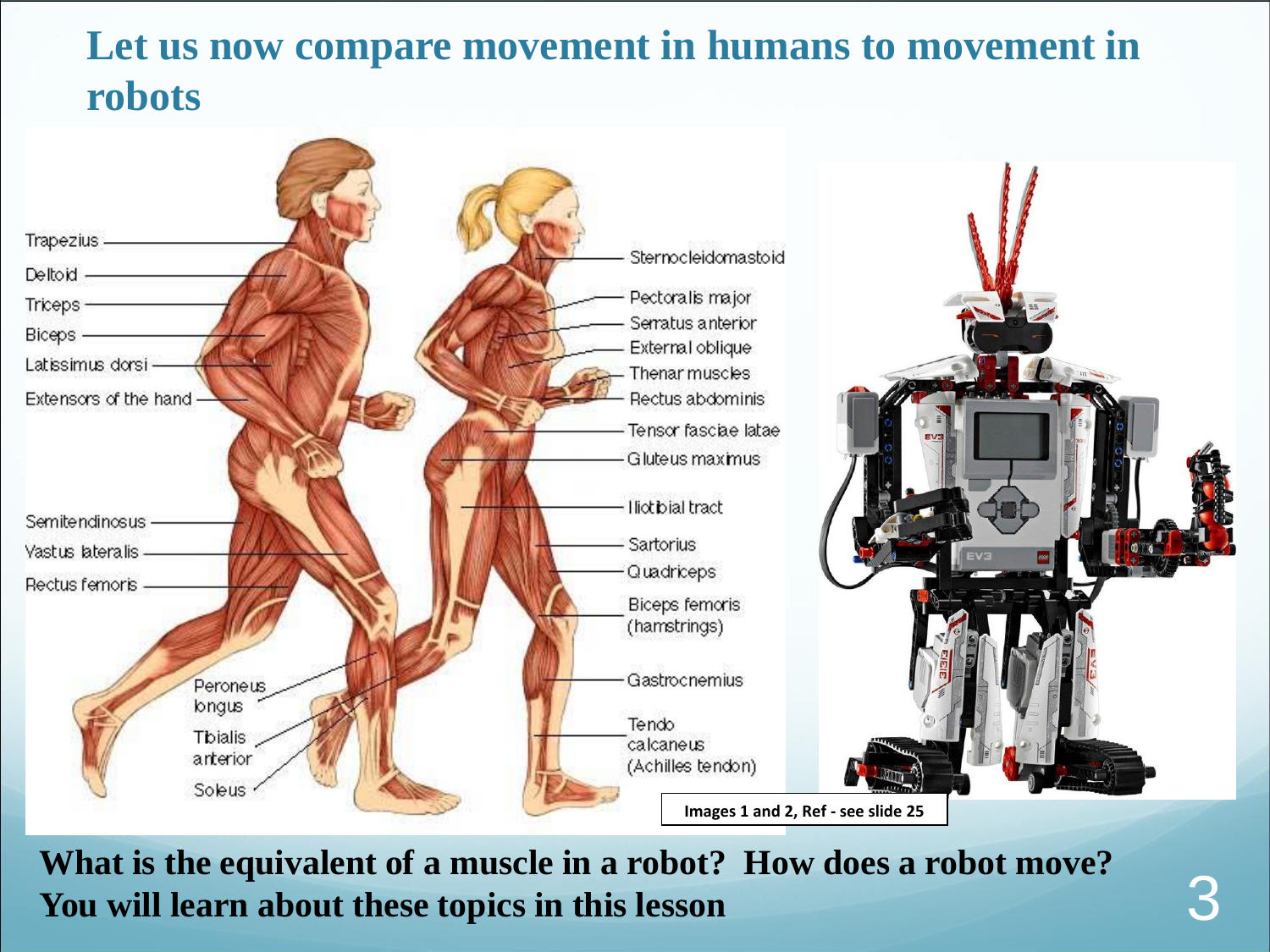### **Quick review of Human Body. Let's start comparing it to robots!**

- **Human Sensors**
	- **5 senses are all detected by sensors on your body – what are they?**
	- **Answer: Touch, Smell, Sight, Hearing, Taste**
- **Brain**
	- **Your brain makes decisions based on information from body's sensors or simply through choice and commands body to perform actions-**
	- **What is the equivalent in robots?**
	- **Answer: A computer**
- **Body/Structure** 
	- **Bones give you stability, muscles allow you to move**
	- **What is the equivalent in robots?**
	- **Answer: Any parts, such as wheels, motors, metal pieces, nuts, bolts**
- **Nervous system**
	- **Sends signals from the sensors to the brain**
	- **Sends signals from the brain to the muscles**
	- **What is the equivalent in robots?**
	-

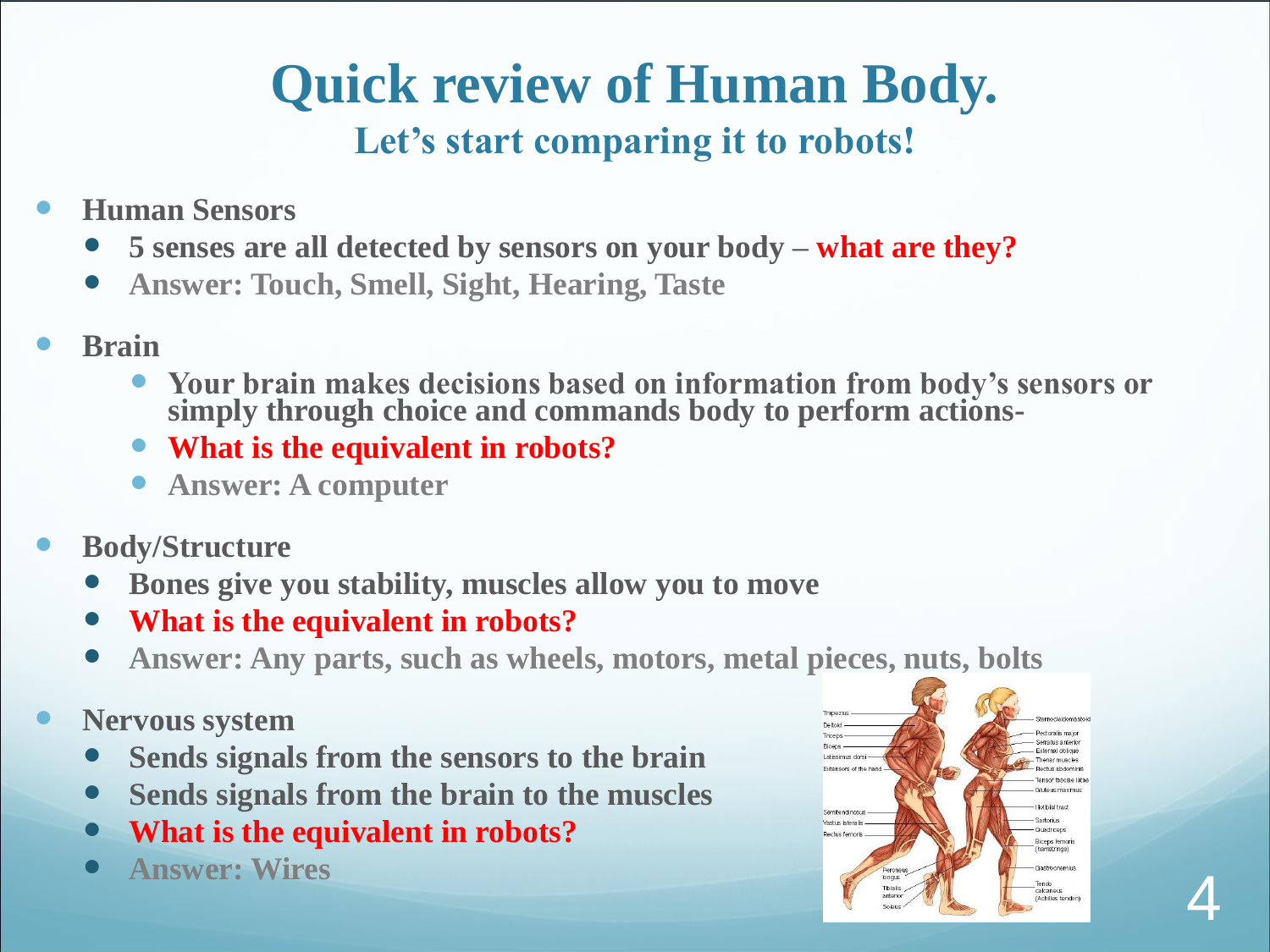### **ROBOT AND ITS COMPONENTS**

#### **Sensors**

- 
- **Sensors in robots are similar to sensors in humans** •**They take information from their surroundings**  •**There are two types of sensors**

•**Type 1: A sensor that simply detects if something is there** •**Example: A sound sensor that tells you whether it heard a sound** •**Type 2: A sensor that tells you more information about what it detects**

•**Example: A sound sensor that tells you how loud a sound is.** 

- **Can you give an example of a type 1 and type 2 touch sensor?**
- **Answer:**
	- •**Type 1 tells you if it got touched or not** •**Type 2 tells you how hard it got touched**

Computational Neurobiology Center, College of Engineering, University of Missouri, Columbia MO 65211 5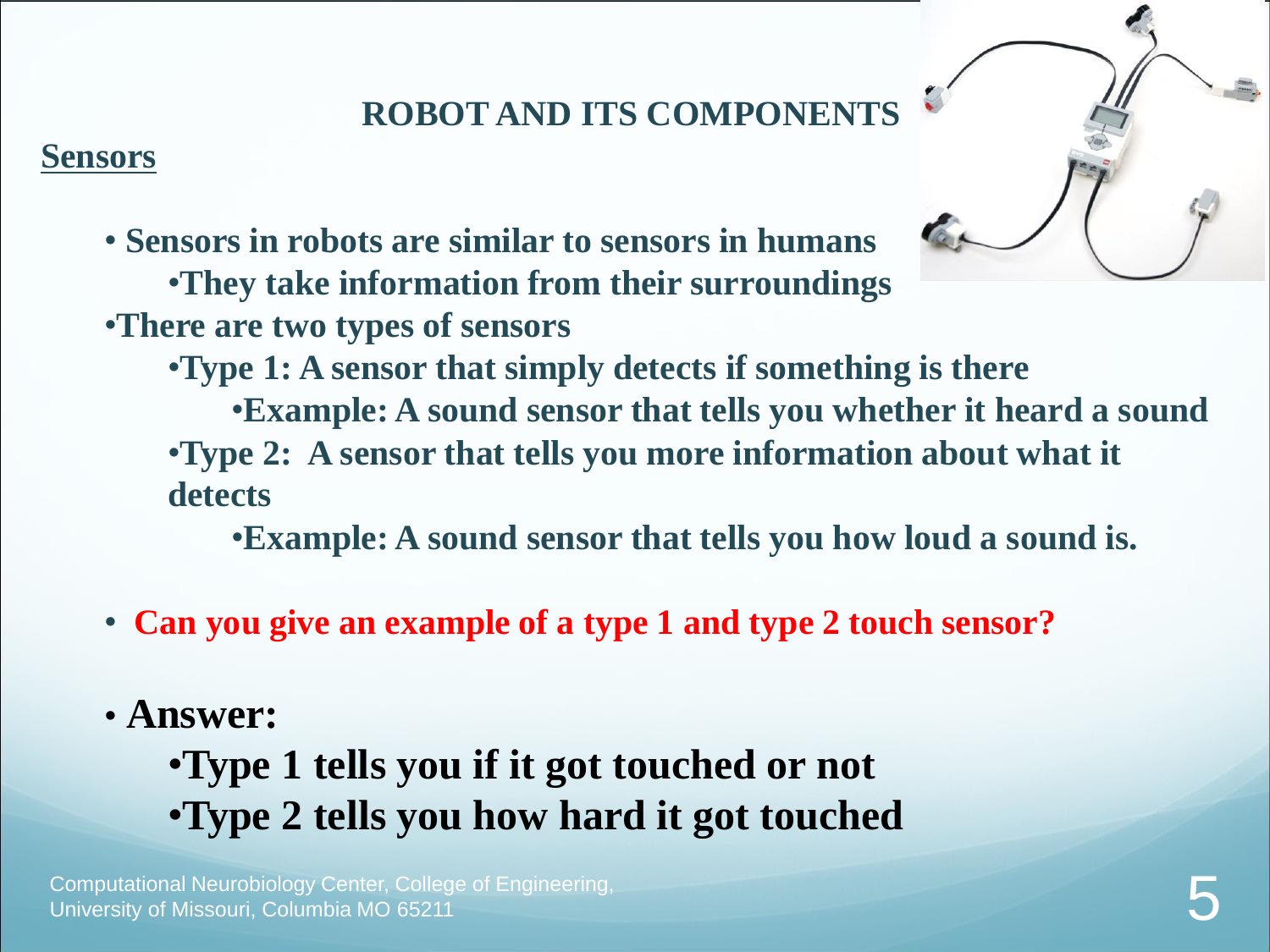# Pre-Activity

Instructions for Teachers

- Teacher is to make a bevelbot prior to activity (design activity is approx. 45 min.)
- Recommended that teacher invite 4-6 interested kids in robotics from all grades to build a bevelbot using LEGO EV3 Kit
- Teacher to use pdf titled, "How to build a LEGO EV3 bevelbot"
- Recommended that a bevelbot/ LEGO Kit is shared per 3 kids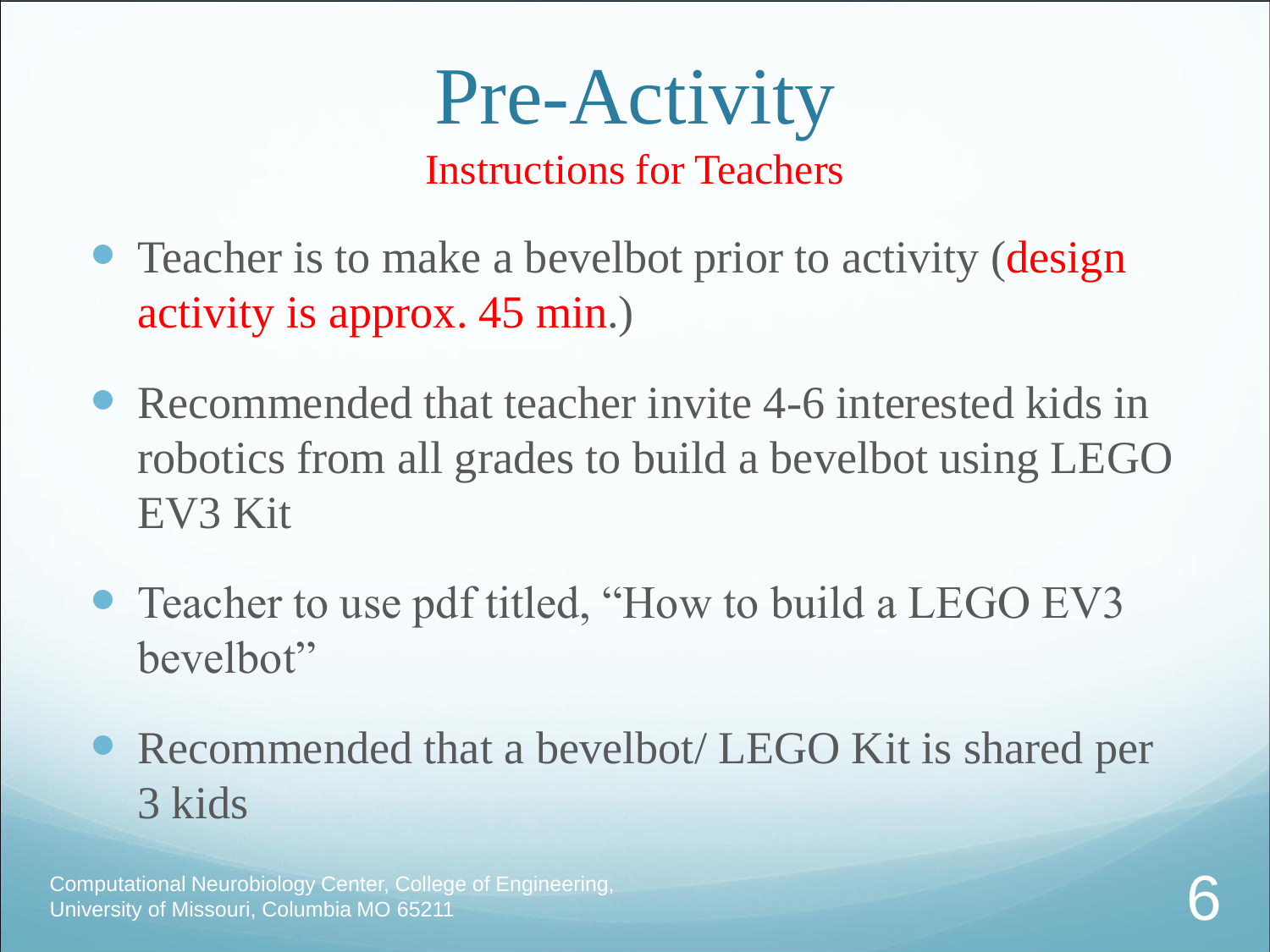### **Activity: HOW DOES A ROBOT MOVE?**

Computational Neurobiology Center, College of Engineering, **Product and Constanting Computational Neurobiology Center, College of Engineering, Product 2001, 2001, 2001, 2001, 2001, 2001, 2001, 2001, 2001, 2001, 2001, 2001,**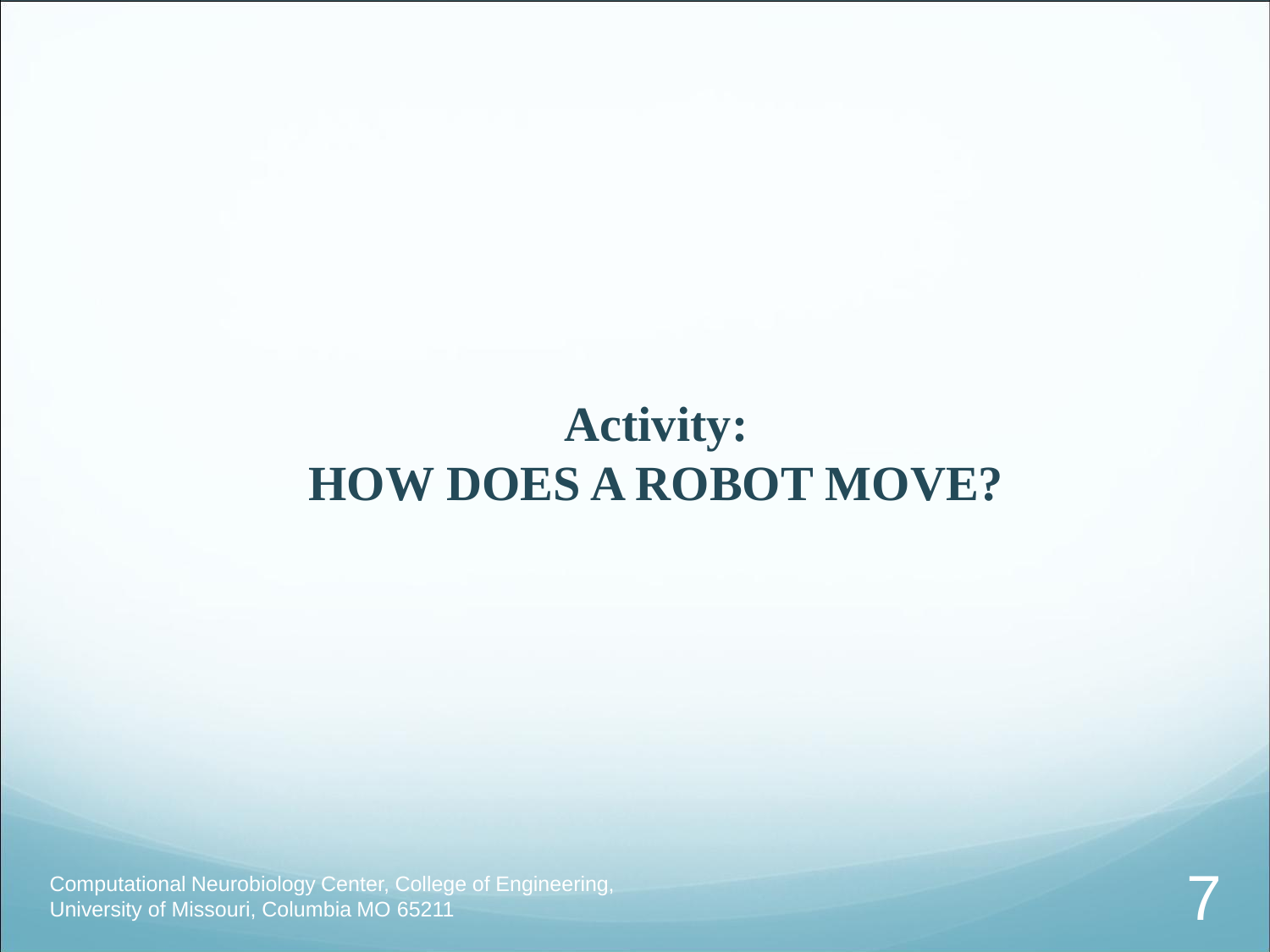# THE EV3 ROBOT



- The robot that this activity works with is called the 'Bevelbot'
- This robot is made up of LEGO pieces
- The parts of the robot that make it move are called motors
	- These are like which part of the human body?
	- Answer: Muscles
- The motors spin and cause the wheels to push off against the ground, causing the robot to move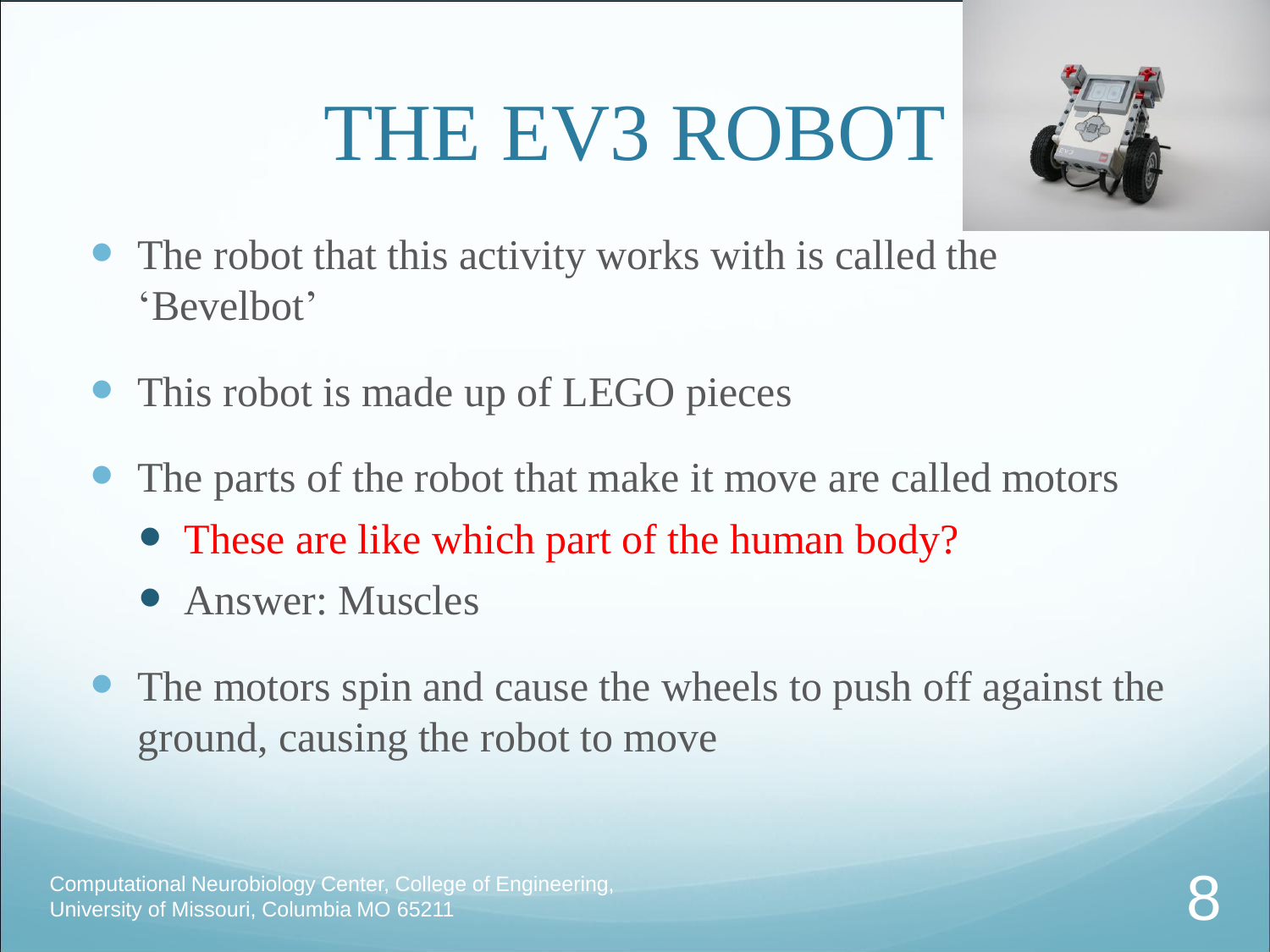### **EV3 Brick, the "Brain" of your robot**



- **The EV3 brick has a small computer that acts as the brain of your robot**
- **This robot needs to be programmed in order for it to run. You can program the brick directly, or you can hook it up to a computer and download a program to your EV3**
- **Why does a robot need a program to run?**
	- **Answer: It cannot think for itself. It has to be told what to do**
	- **The program tells the EV3 where to move and when to take in information from its sensors**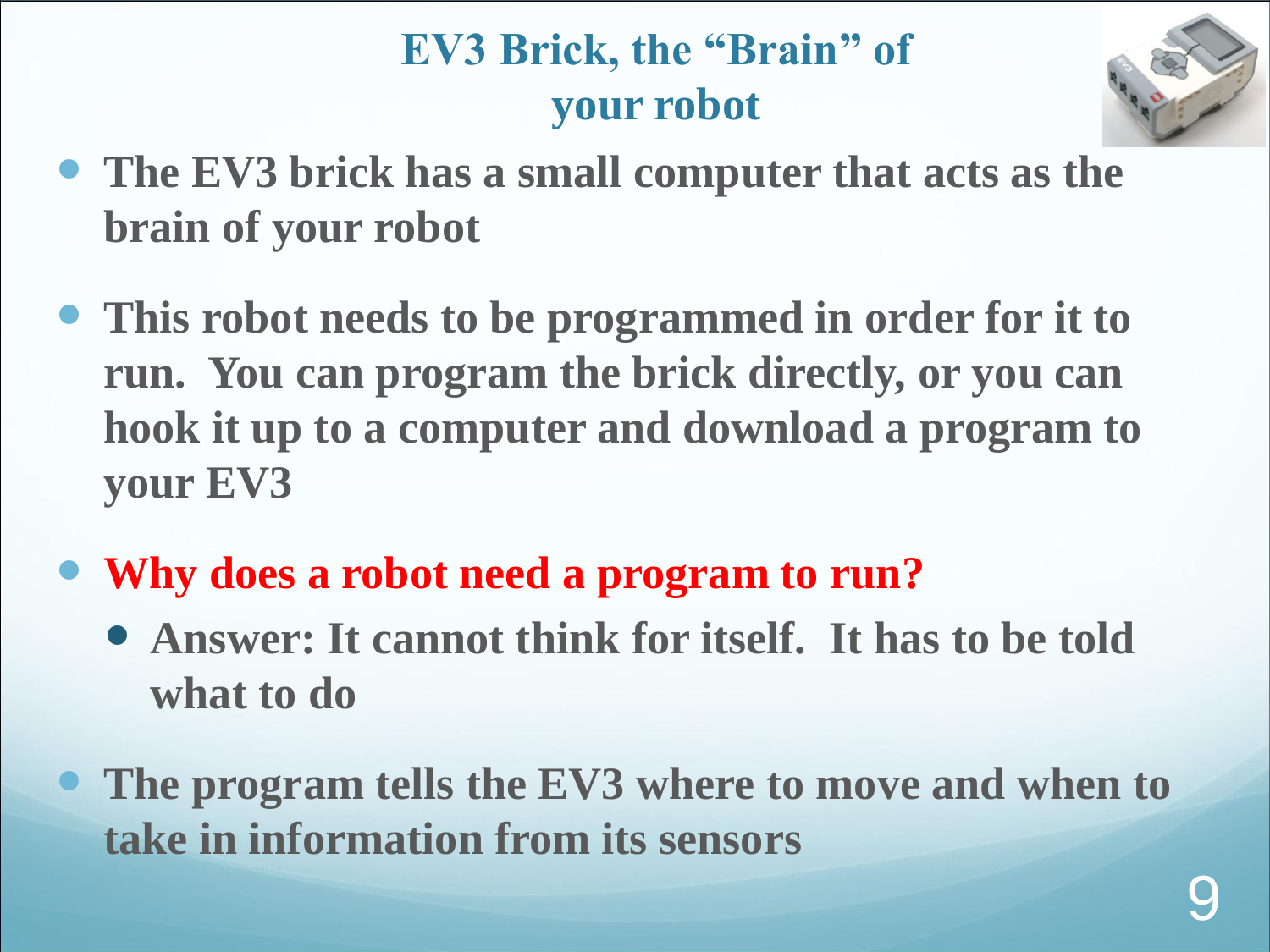# What makes up the "nerves" of your robot?

• The "nerves" of your robot are its wires, which send signals to the motors from the computer and to the computer from the sensors



Computational Neurobiology Center, College of Engineering, University of Missouri, Columbia MO 65211 10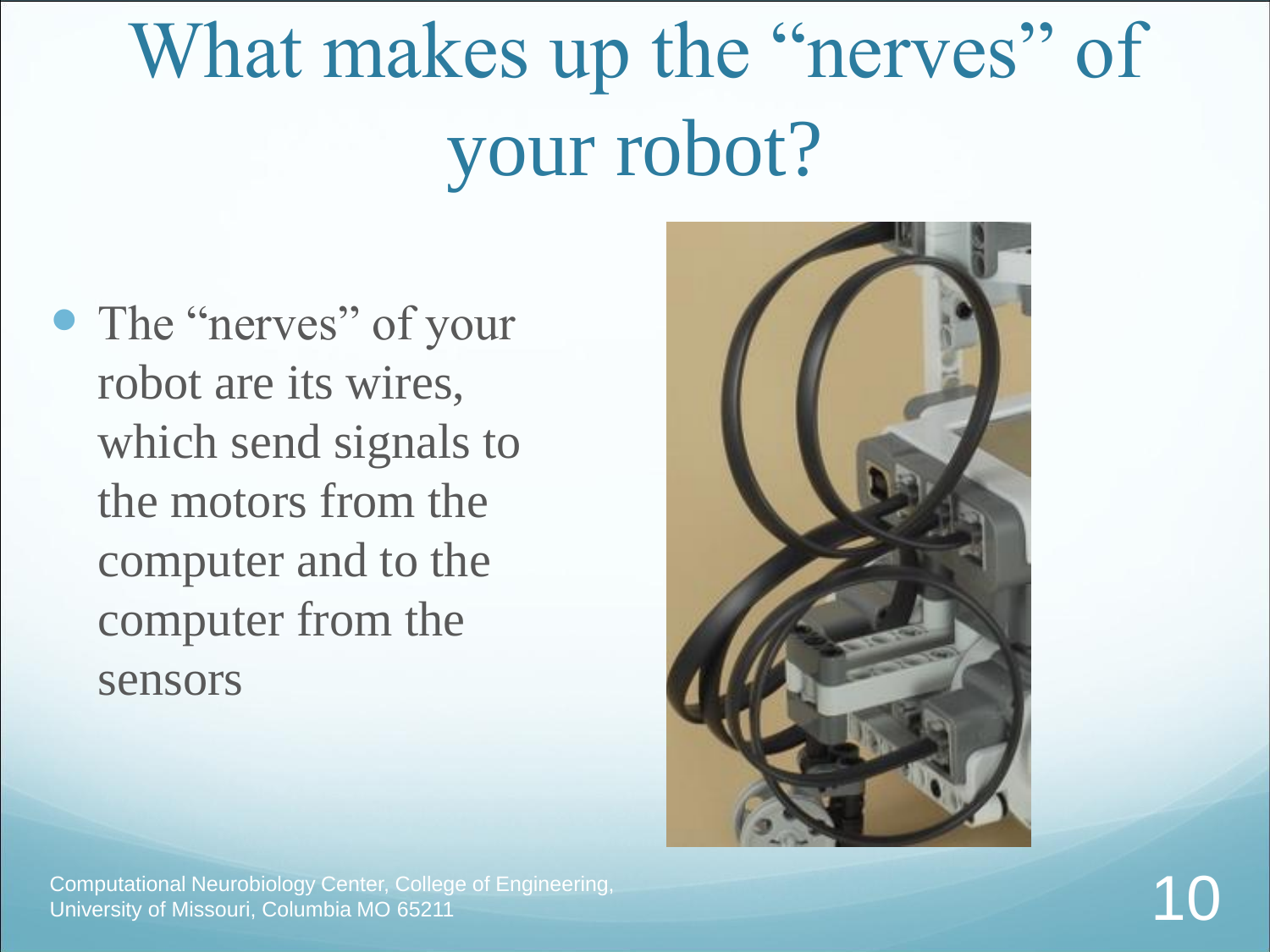## **Comparing Human vs. EV3 Robot**

|                                       | <b>HUMAN</b>                                                | <b>EV3 ROBOT</b> |
|---------------------------------------|-------------------------------------------------------------|------------------|
| <b>Sensing</b>                        | <b>FIVE SENSES – eyes,</b><br>nose, ear, skin and<br>tongue | <b>SENSORS</b>   |
| <b>Decision</b><br>making             | <b>BRAIN</b>                                                | <b>EV3 BRICK</b> |
| <b>Transmission of</b><br>information | <b>NERVES</b>                                               | <b>WIRES</b>     |
| <b>Moving</b>                         | <b>MUSCLES</b>                                              | <b>MOTOR</b>     |

Computational Neurobiology Center, College of Engineering, **1998, 1999, 1999, 1999, 1999, 1999, 1999, 1999, 199**<br>University of Missouri, Columbia MO 65211 111, 1999, 1999, 1999, 1999, 1999, 1999, 1999, 1999, 1999, 1999, 19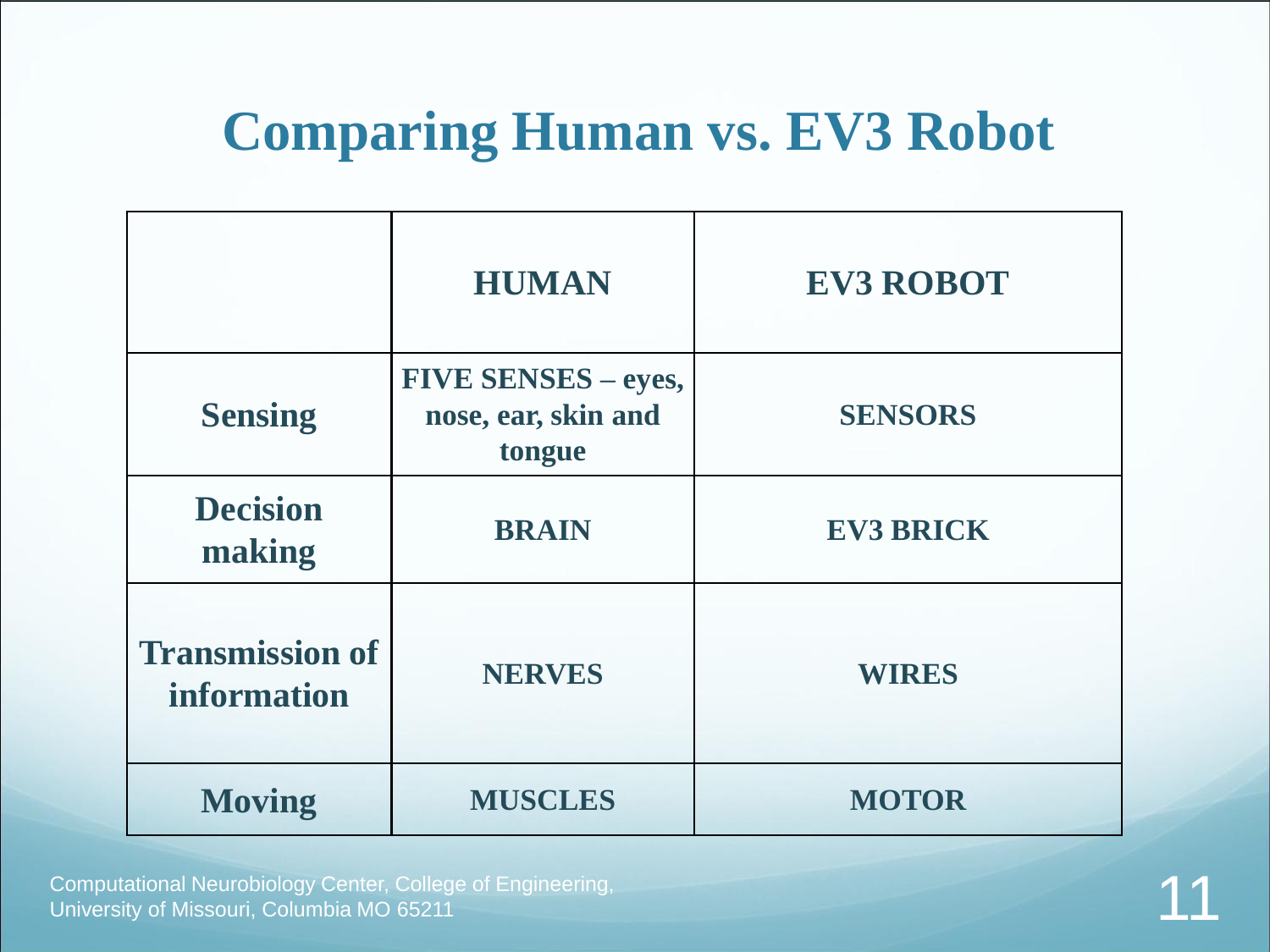### **How do the motors help the robot move?**

- **The computer sends a command through the wires to the motor to rotate forward.**
- **The motor turns the wheels.**
- **The wheel then pushes against the ground, and makes the robot move**
- **Do you see how this is similar to how the brain tells muscles to move?**

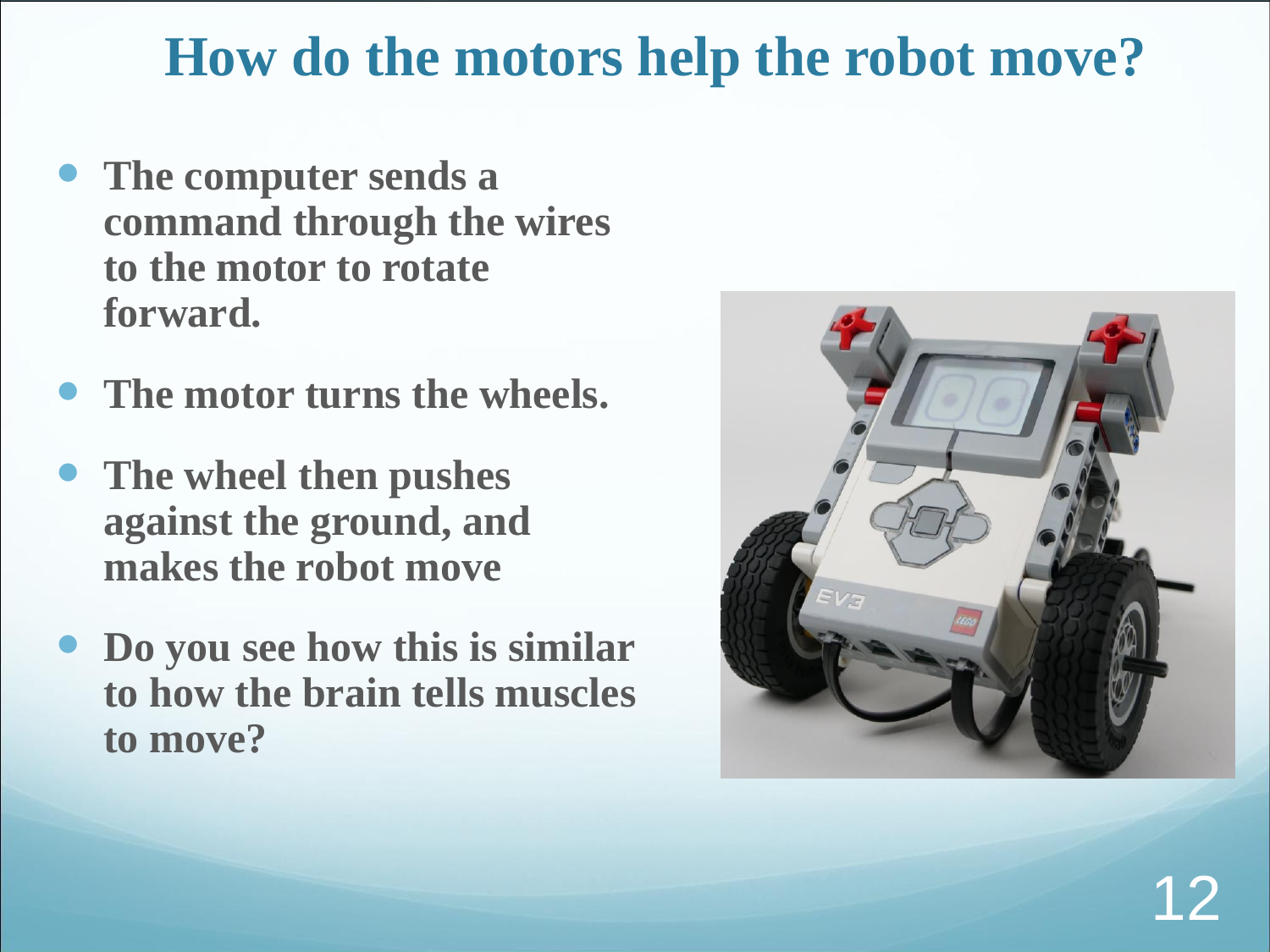# **How do the motors help the robot move? - continued**

- **The robot runs a program that has already been made and stored in its computer**
	- **REMEMBER: the computer cannot decide to move the robot by itself!!! It needs a program**
	- **The robot does not "know" anything. It only can do what you tell it to do, nothing more.**

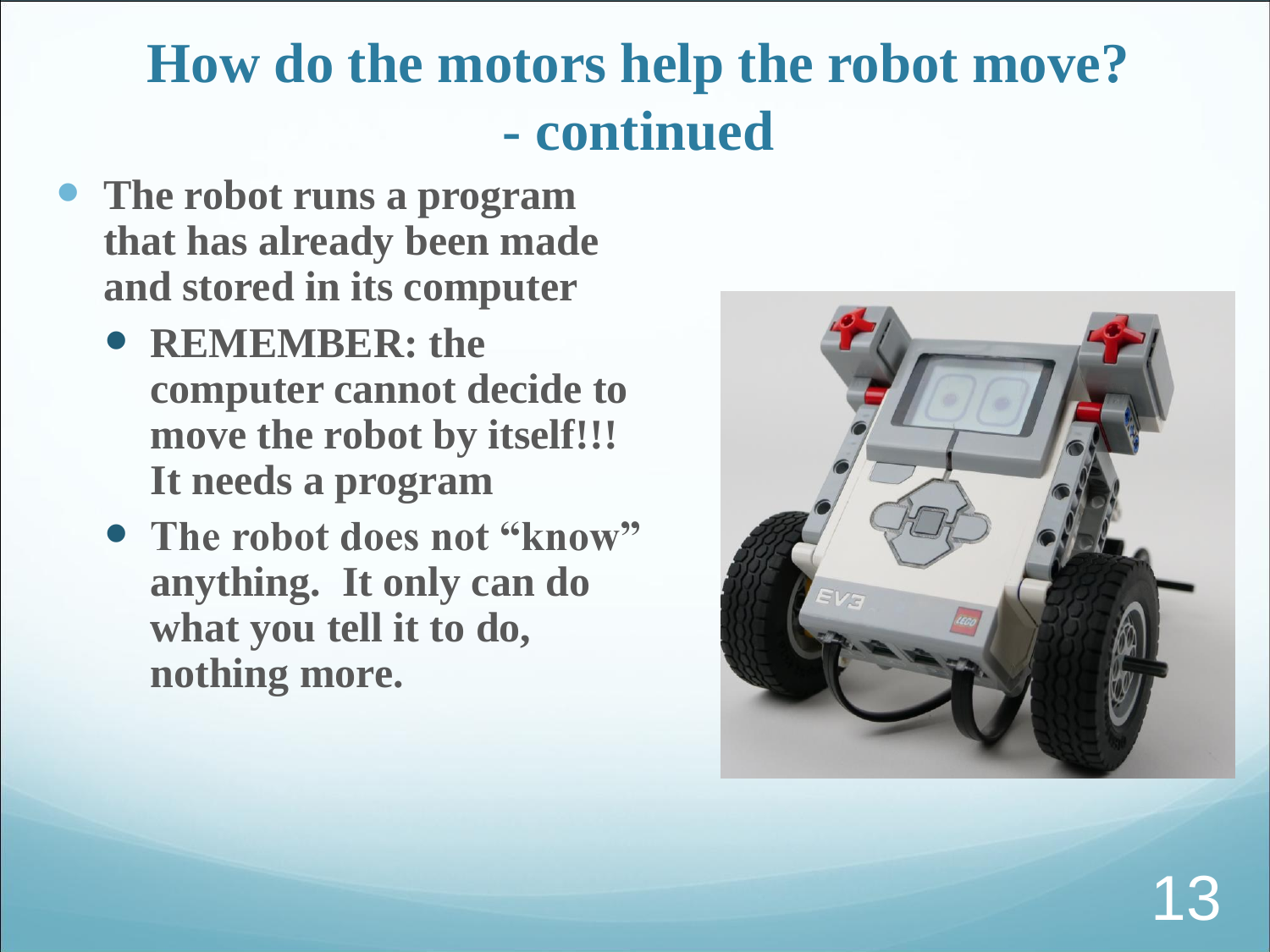# **How do the motors help the robot move? - continued**

- **We are going to set our robots in front of a wall.** 
	- **What our program should do is make the robot move forward until it gets close to the wall, then back up**
- **Remember, we have to be very specific with the robot.** 
	- **How can we make sure the robot knows when it's going to hit the wall?**
	- **Answer: We use a sensor. This specific sensor is called the ultrasonic sensor.**

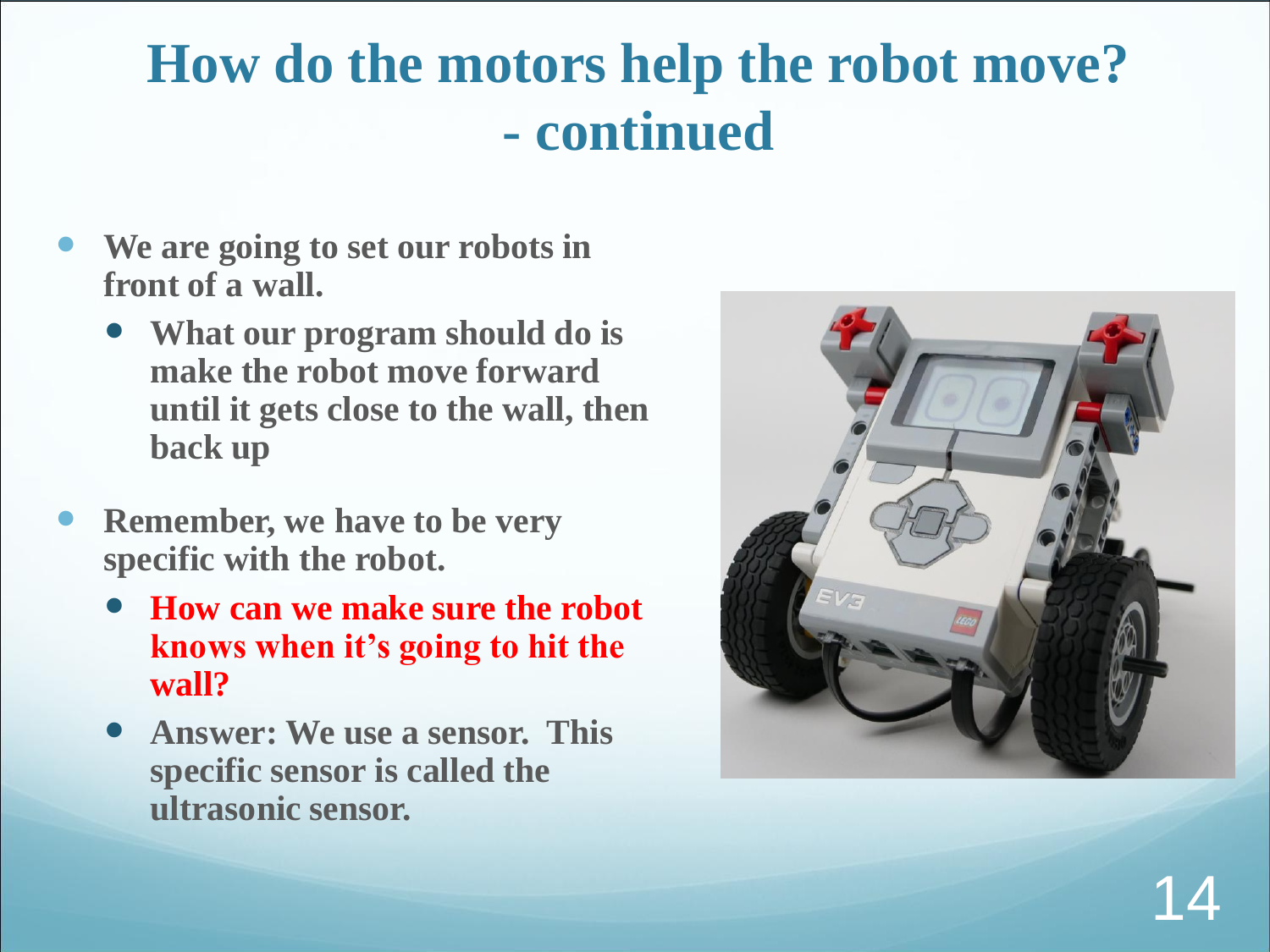## **How do the motors help the robot move? - continued**

- **The ultrasonic sensor sends out a signal and waits until it bounces off of some object and comes back.**
- **It then sends a message to the computer through the wires, telling the computer how long it took for the signal to come back.**
- **The computer calculates how far away the object is.**
- **Thus, the ultrasonic sensor can help the robot decide if it is close to hitting some object**
- **Now, let's program!**

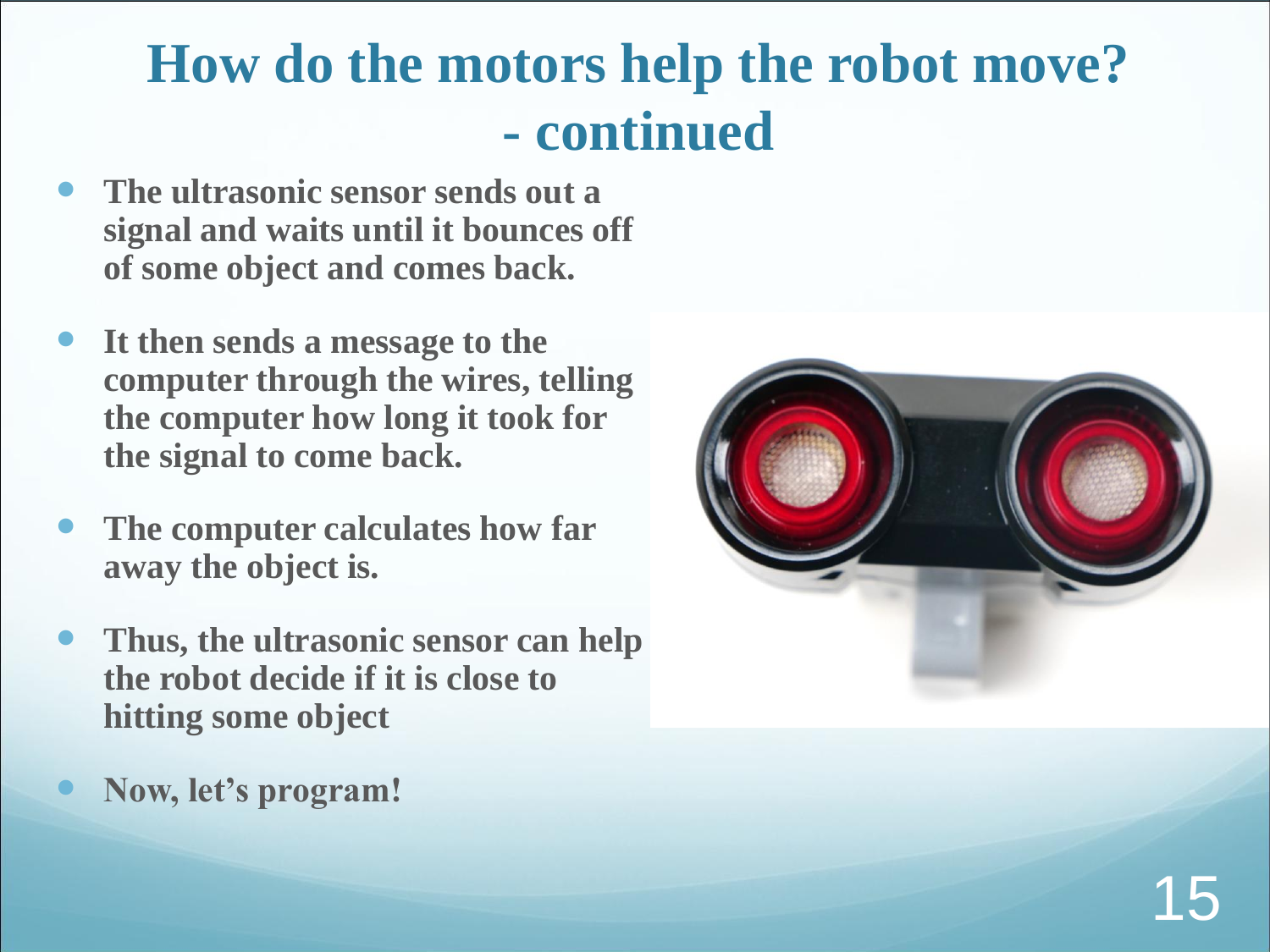# Programming the EV3 Taskbot

- Go to Programming ppt titled, "LEGO EV3 Software tutorial"
- NOTE: The teacher should run the program themselves first prior to the administering the activity. The solution program shows exactly how the program should be laid out. If something is not working correctly the teacher can simply compare the students program to the solution program and change any discrepancies.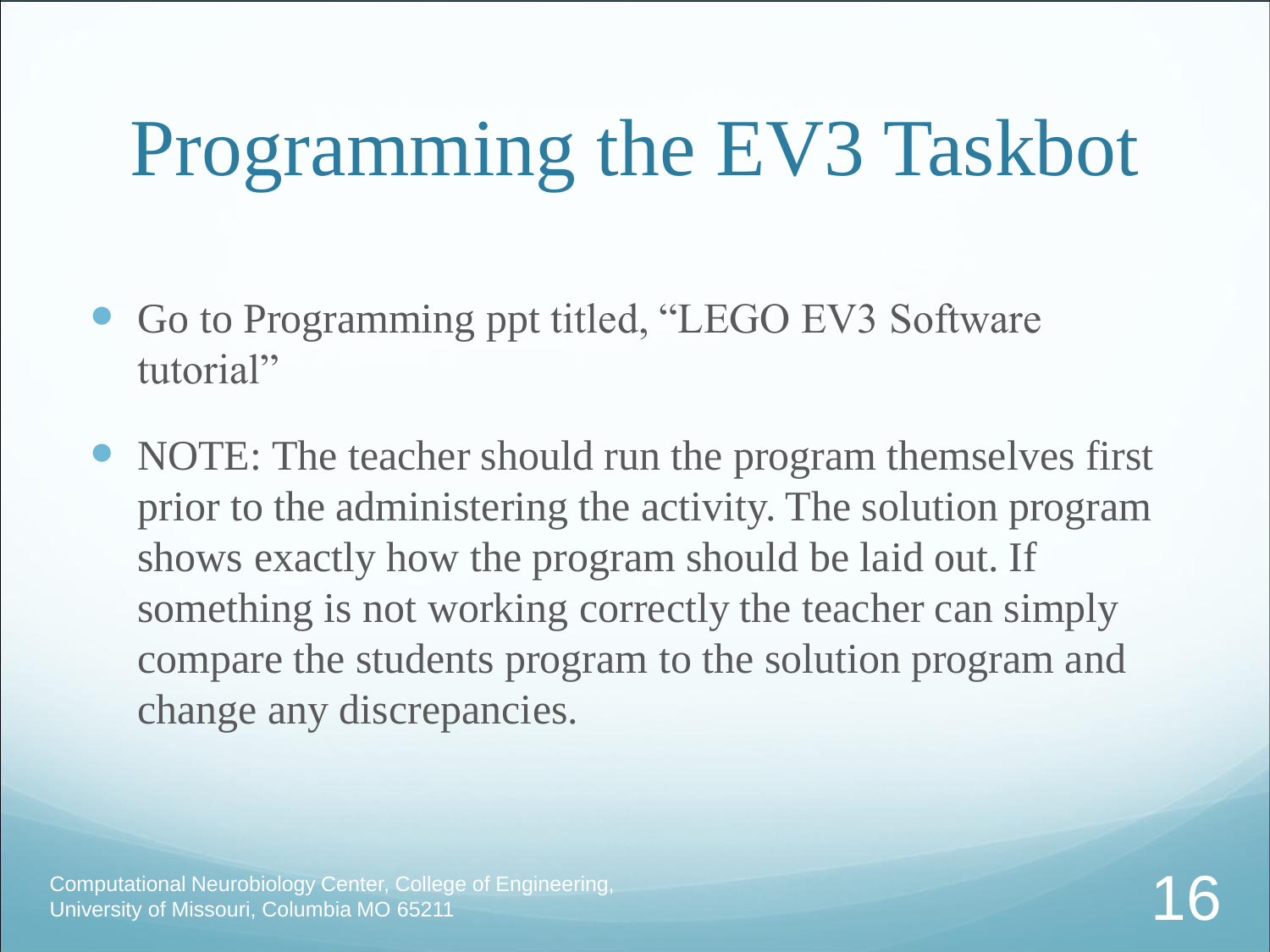# **How do the motors help the robot move? – contd**

- **Step 1 – start the robot computer by pressing the middle button. You will see a display.**
- **Step 2 – Go to the third tab and select brick program and press the middle button**
- **Step 3 – then select the up arrow (until you see a sensor that looks like the ultrasonic sensor) and press the middle button**
- **Step 4 – then select the down arrow with the number five below it and press the middle button**
- **Step 6- then select up again and select the loop icon and press the middle button**
- **You are done programming the robot! Can you explain what you told your robot?**

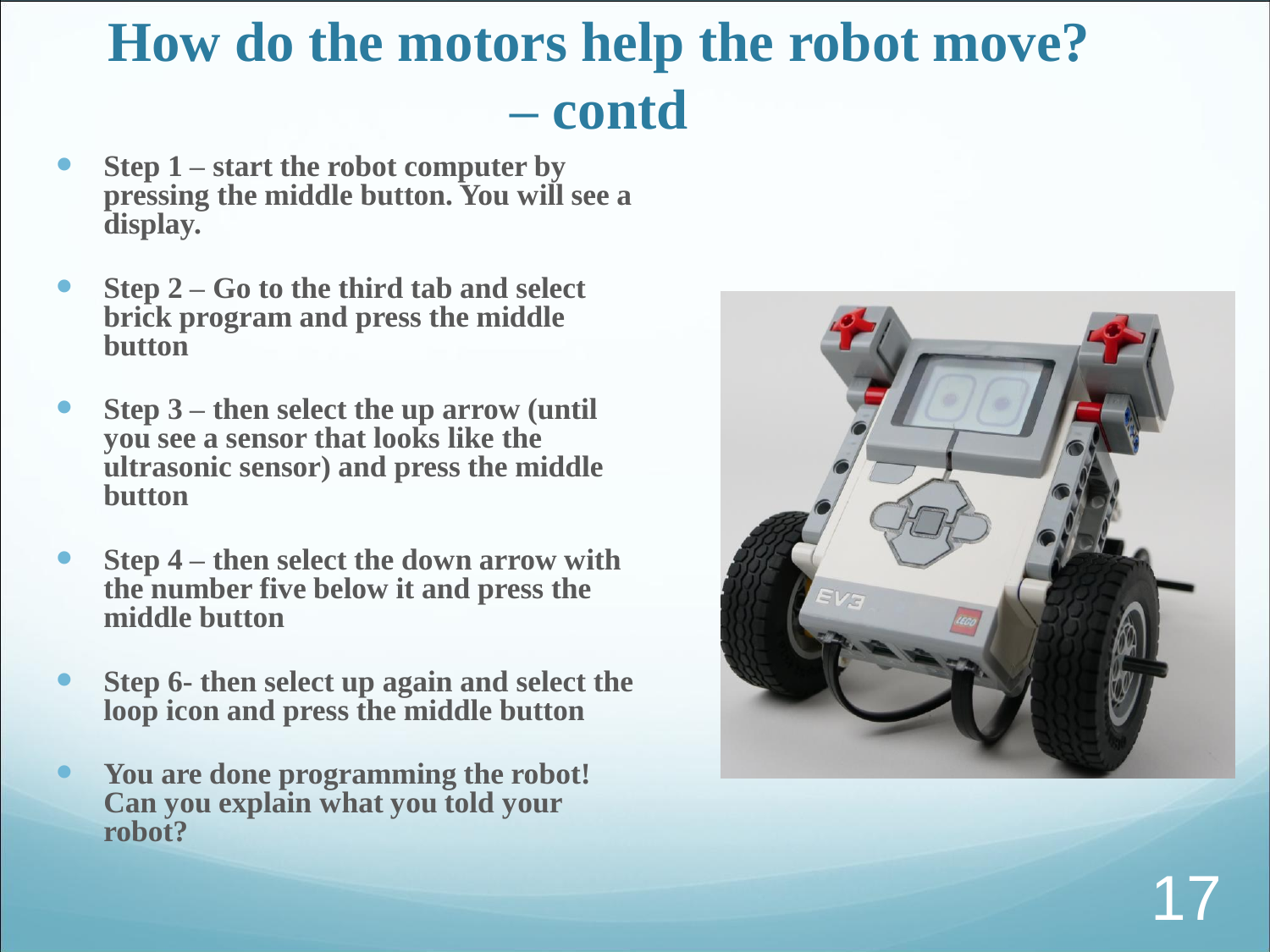# Activity (25 minutes)

- **Students should be grouped according to the number of available computers**
- **Pass out the worksheet on the next slide and allow 15 min for completion. Students can work on this activity with their group**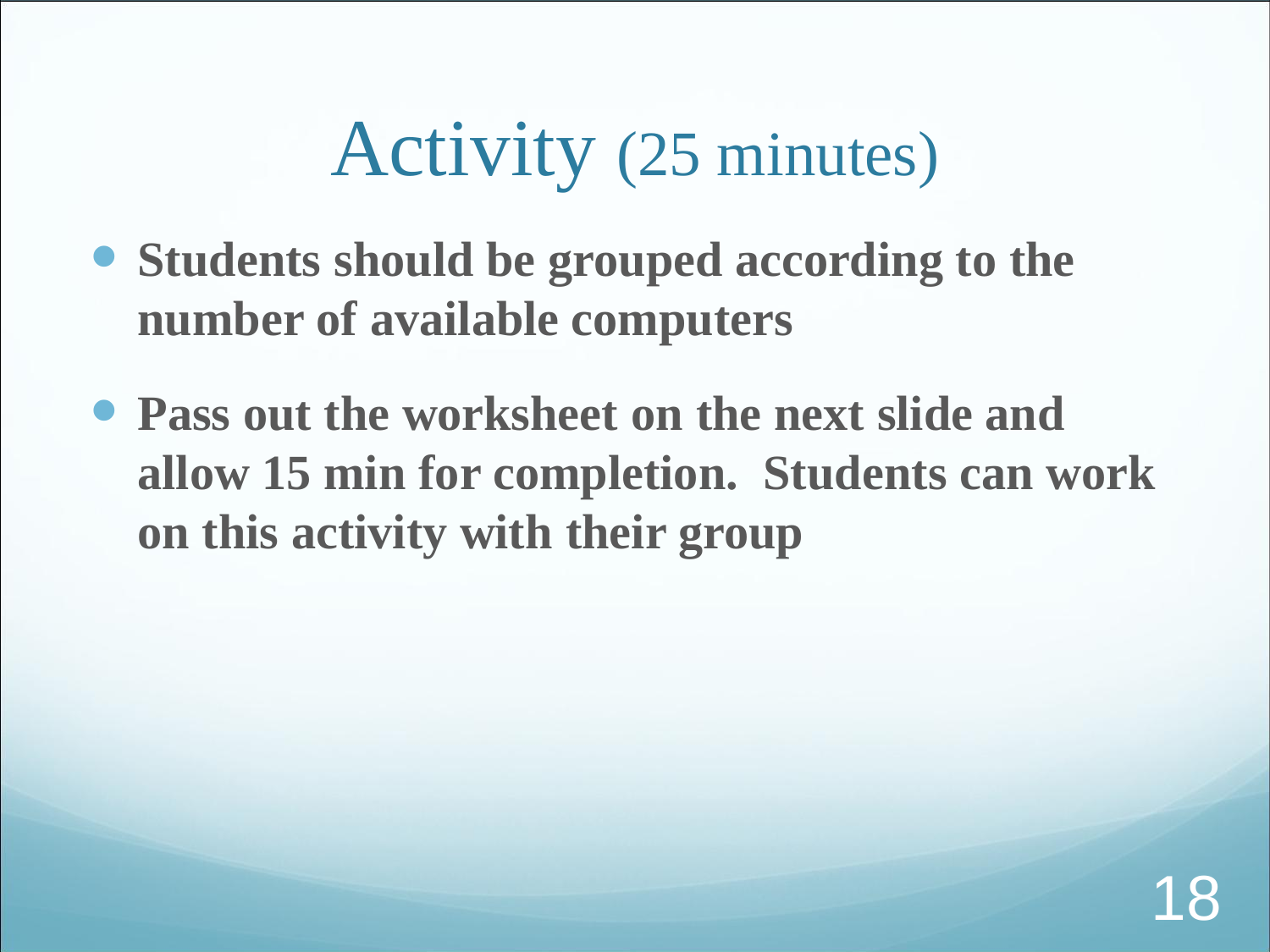#### **WORK SHEET**

#### **Movement in Robots- How does it compare to movement by humans?**

(fill in after discussing each question below in groups of two or three)

1. Run your robot forward till it comes close to a wall. Why does it move back? Explain all the steps that makes the robot move back.

2. The way that a human decides to move is different from the way that a robot decides to move. Can you explain why?

3. The way that a human sends the signal to move to the muscles is very similar to the way that a robot sends the signal to move to the motors? Can you compare them?

4. The way that a motor moves a robot is different from the way that a muscle moves a limb in a human. Can you explain the difference?

Computational Neurobiology Center, College of Engineering, **1988, 1999, 1999, 1999, 1999, 1999, 1999, 1999, 199**<br>University of Missouri, Columbia MO 65211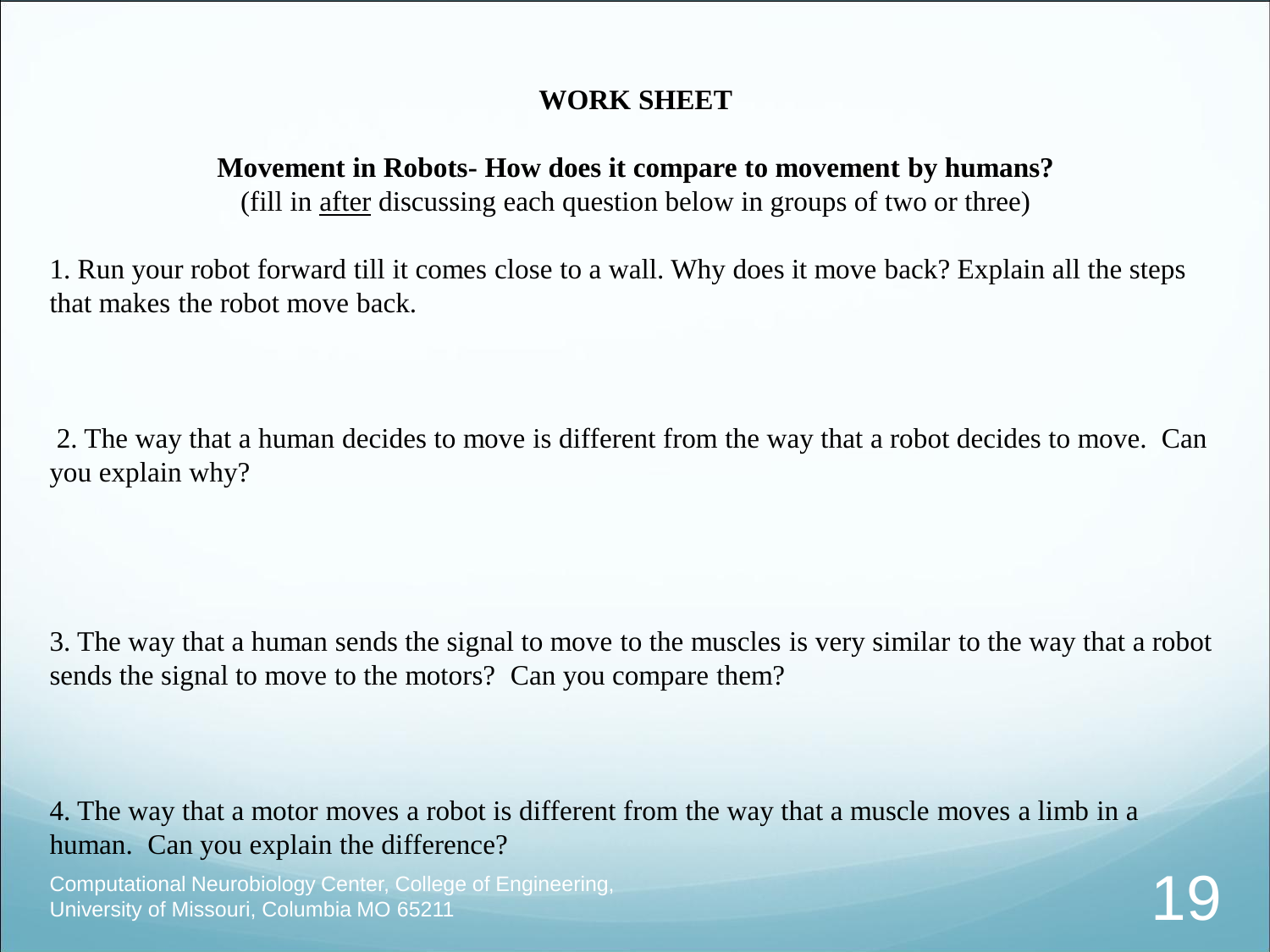#### **WORKSHEET SOLUTIONS**

#### **Movement in Robots- How does it compare to movement by humans?**

(fill in after discussing each question below in groups of two or three)

1. Run your robot forward till it comes close to a wall. Why does it move back? Explain all the steps that makes the robot move back.

**The ultrasonic sensor senses an object in front and informs the computer about it. The computer program takes a decision to move left if there is an object in front, and so the wheels are turned left and the robot turns.** 

**If the computer program were written so that the robot had to turn right, the robot could have turned right too! So, it is up to the programmer to tell the robot what to do**

2. The way that a human decides to move is different from the way that a robot decides to move. Can you explain why?

**The robot computer runs a fixed program that tells it what to do, and if so if anything goes wrong with the program (e.g., the sensor malfunctions) the robot shuts down. The is not true with the human brain since it can use its thinking capacity to find different solutions.**

3. The way that a human sends the signal to move to the muscles is very similar to the way that a robot sends the signal to move to the motors? Can you compare them?

**Our senses send a signal to the brain and the brain decides what muscles to move. The signal is sent from the senses to the brain and from the brain to the muscles via nerves. In a similar manner, the robot sensor sends signals to the robot computer via wires, and the program running on the robot computer decides whether to turn the motors on or not. If it decides to turn the motor, the computer sends a signal via the wires to the motor.** 

4. The way that a motor moves a robot is different from the way that a muscle moves a limb in a human. Can you explain the difference? **The muscle contracts and pulls on the bone to move it, while the motor rotates and causes the wheel to push off the ground to move it.**

Computational Neurobiology Center, College of Engineering, **2008.**<br>University of Missouri, Columbia MO 65211 2009.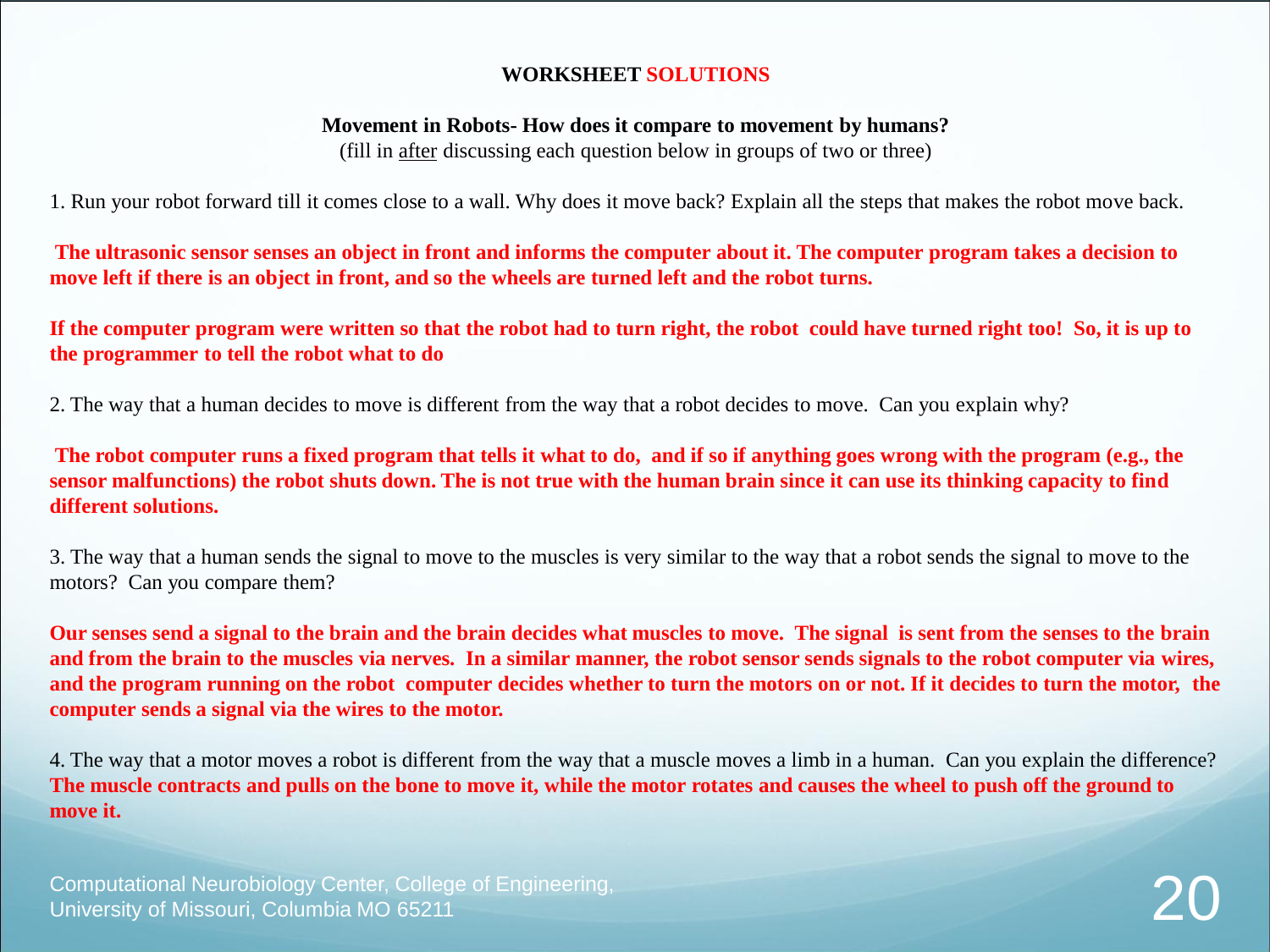**Where do we get the energy/power to move? Energy Sources**

- **Humans use nutrients from food, most importantly glucose- a type of sugar that is used very effectively by humans to get energy that powers our muscles**
- **Robots get their energy from the batteries that we install in them. They use the electricity provided by the battery to move their motors which are connected to wheels**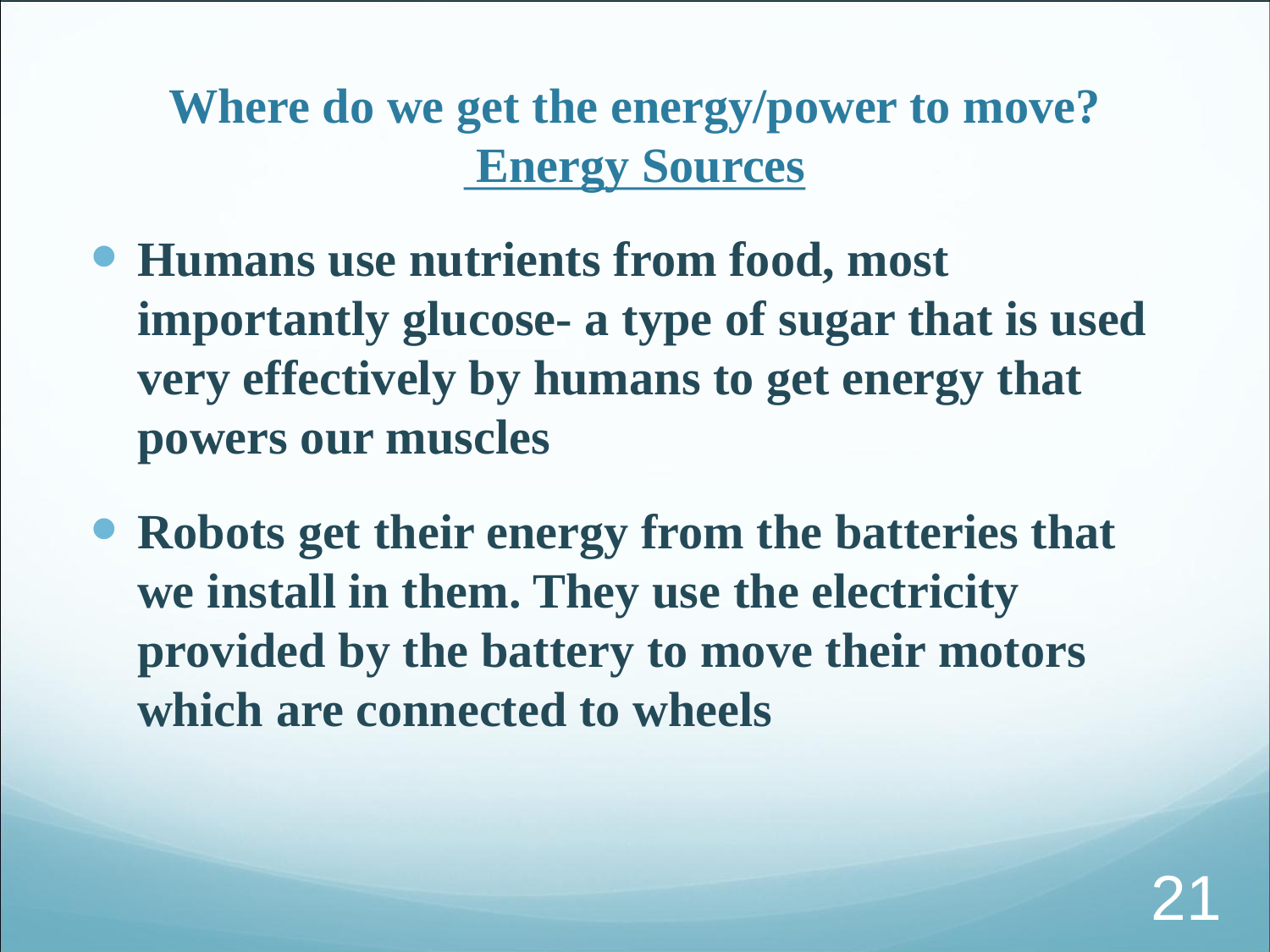#### **Human-Robot Comparison Example: Movement**

|               | <b>STEPS</b> | <b>HUMANS</b>                                                                              | EV3                                                                                              |
|---------------|--------------|--------------------------------------------------------------------------------------------|--------------------------------------------------------------------------------------------------|
| Step 1:       |              | <b>Brain decides to walk</b>                                                               | EV3 computer brick reads program<br>command to move                                              |
| <b>Step 2</b> |              | <b>Brain sends signals through</b><br>the nerves to the muscles<br>commanding them to move | EV3 computer brick sends signals<br>through the wires to the motors,<br>commanding them to move. |
| Step 3:       |              | <b>Muscles contract, making the</b><br>body move                                           | Motors rotate, causing the robot to<br>move                                                      |
| Step 4:       |              | <b>Brain decides to stop</b>                                                               | EV3 computer brick reads program<br>command to stop                                              |
| Step 5:       |              | <b>Brain sends signals through</b><br>nerves to the muscles<br>commanding them to stop     | EV3 computer brick sends signals<br>through the wires to the motors,<br>commanding them to stop. |
| Step 6:       |              | <b>Muscles stop contracting</b>                                                            | <b>Motors stop moving</b>                                                                        |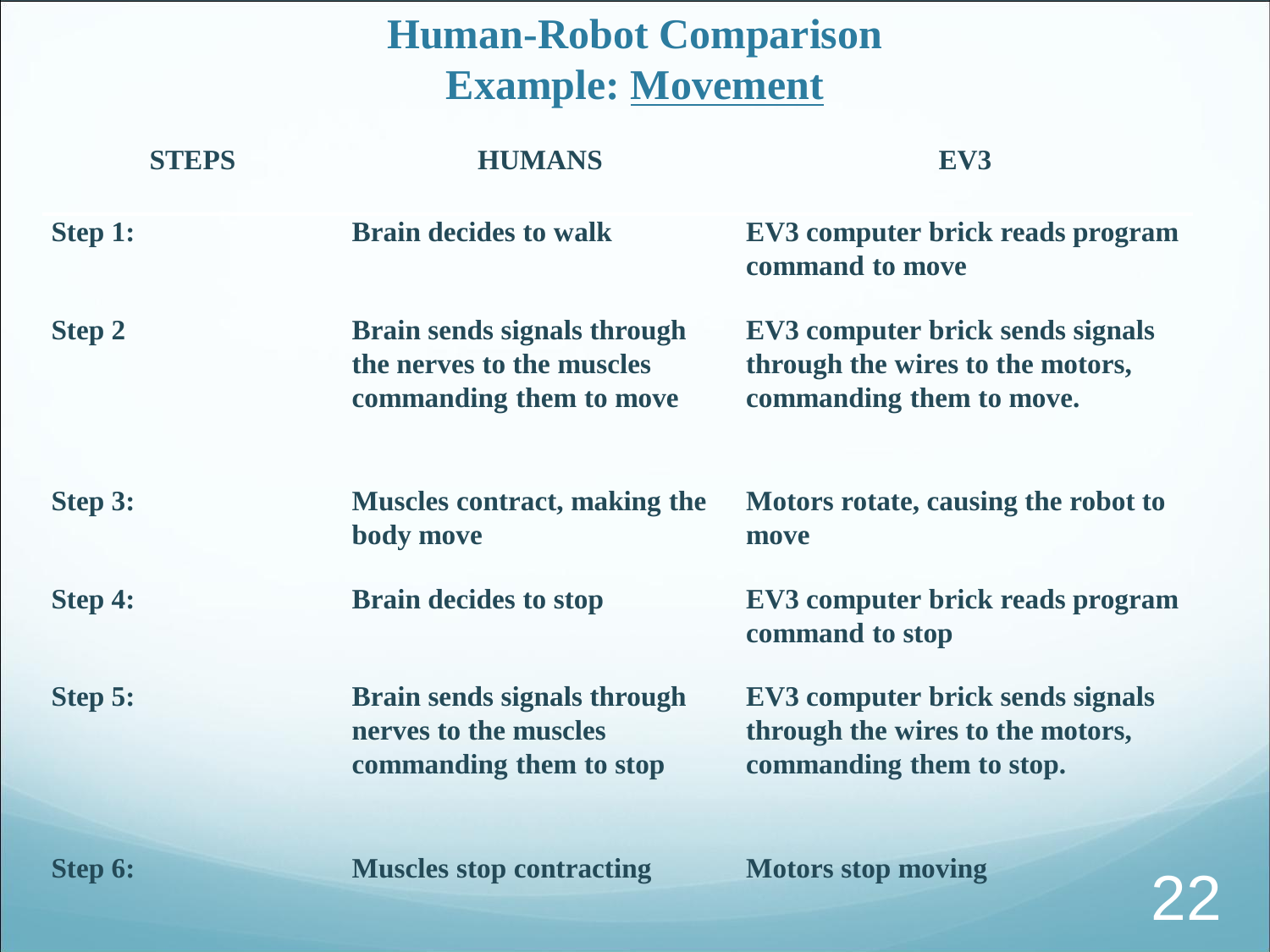# **Human vs. Robot Summary**

|                    | <b>HUMAN</b>                        | <b>EV3 ROBOT</b>                          |
|--------------------|-------------------------------------|-------------------------------------------|
| <b>PARTS</b>       | The main parts of the human         | The main parts of an EV3 robot include    |
|                    | body include the brain, nerves,     | the computer brick, the wires, the        |
|                    | muscles, bones, and                 | motors, the Lego building pieces, and     |
|                    | sensors/receptors of the body.      | the EV3 sensors                           |
| <b>DECISION</b>    | The human brain makes               | The EV3 computer brick reads the          |
| <b>MAKING</b>      | decisions about what the body       | program its running to find out what to   |
|                    | will do next                        | do next                                   |
| <b>SENDING</b>     | The brain sends signals through     | The EV3 computer brick sends signals      |
| <b>INFORMATION</b> | the nerves of the body to tell      | through its wires to the motors to tell   |
|                    | parts of the body what to do.       | the robot where to go/ what to do. It     |
|                    | Sensors in the body send signals    | also can send signals to its lamp to turn |
|                    | to the brain to give it information | it on or off.                             |
|                    | about what they experience.         | Sensors of the EV3 send signals           |
|                    | (Ears send signals to the brain if  | through its wires to the EV3 computer     |
|                    | they hear a sound. This signal      | brick to give it information. (The touch  |
|                    | also tells the brain whether the    | sensor tells the brick whether            |
|                    | sound was loud or soft, high        | something has bumped it or not)           |
|                    | pitched or low pitched)             |                                           |

Computational Neurobiology Center, College of Engineering, Computational Neurobiology Center, College of Engineering,<br>University of Missouri, Columbia MO 65211 23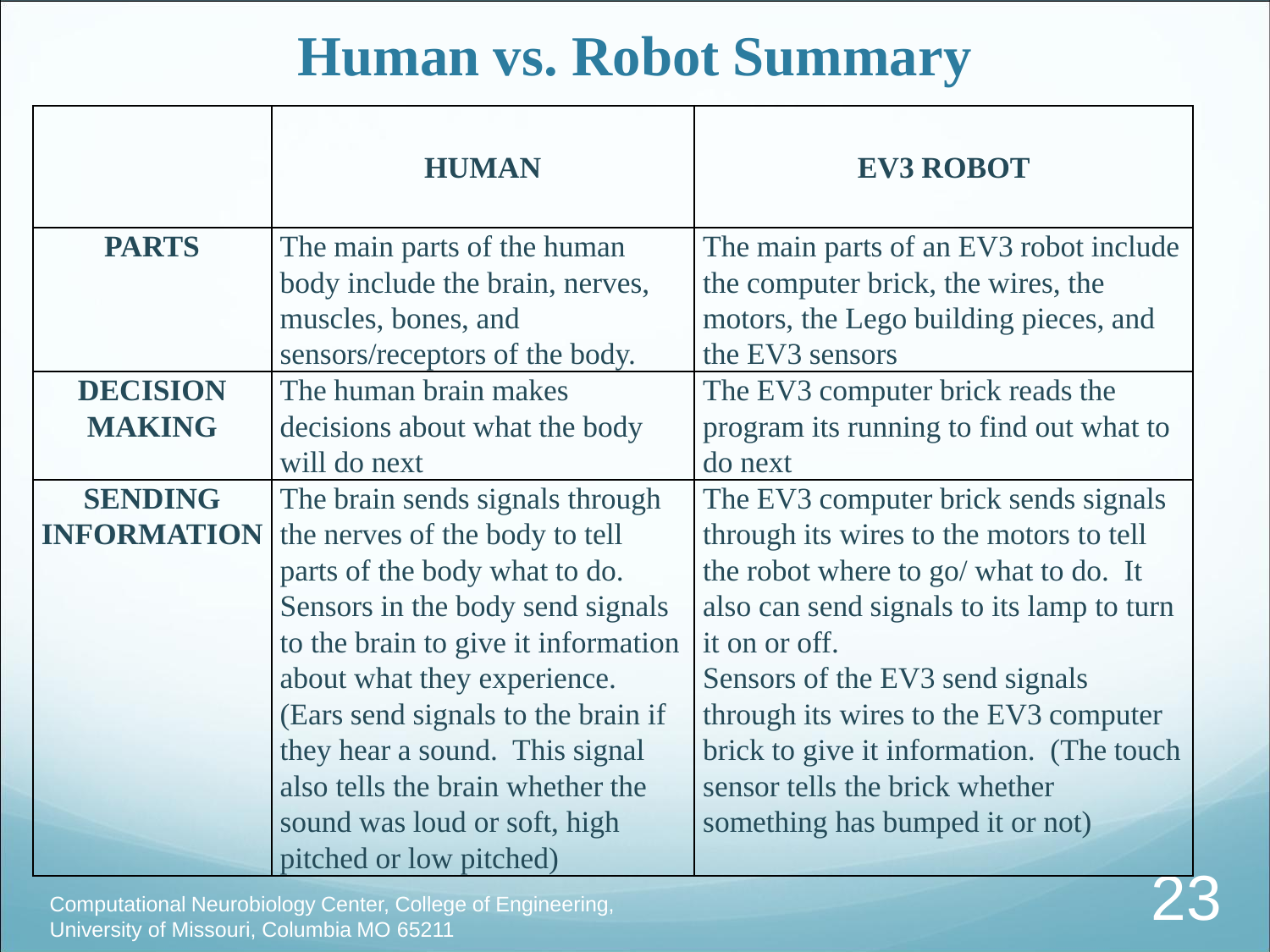#### **POST-ASSESSMENT SHEET - Are we like robots?**

1. What sensors or senses do we have in the human body (list as many as you can)?

2. Give an example of a machine (or robot) with sensors and describe how it works.

3. List how robots are similar to humans.

4. List how robots are different from humans.

Computational Neurobiology Center, College of Engineering, **24**<br>University of Missouri, Columbia MO 65211 24